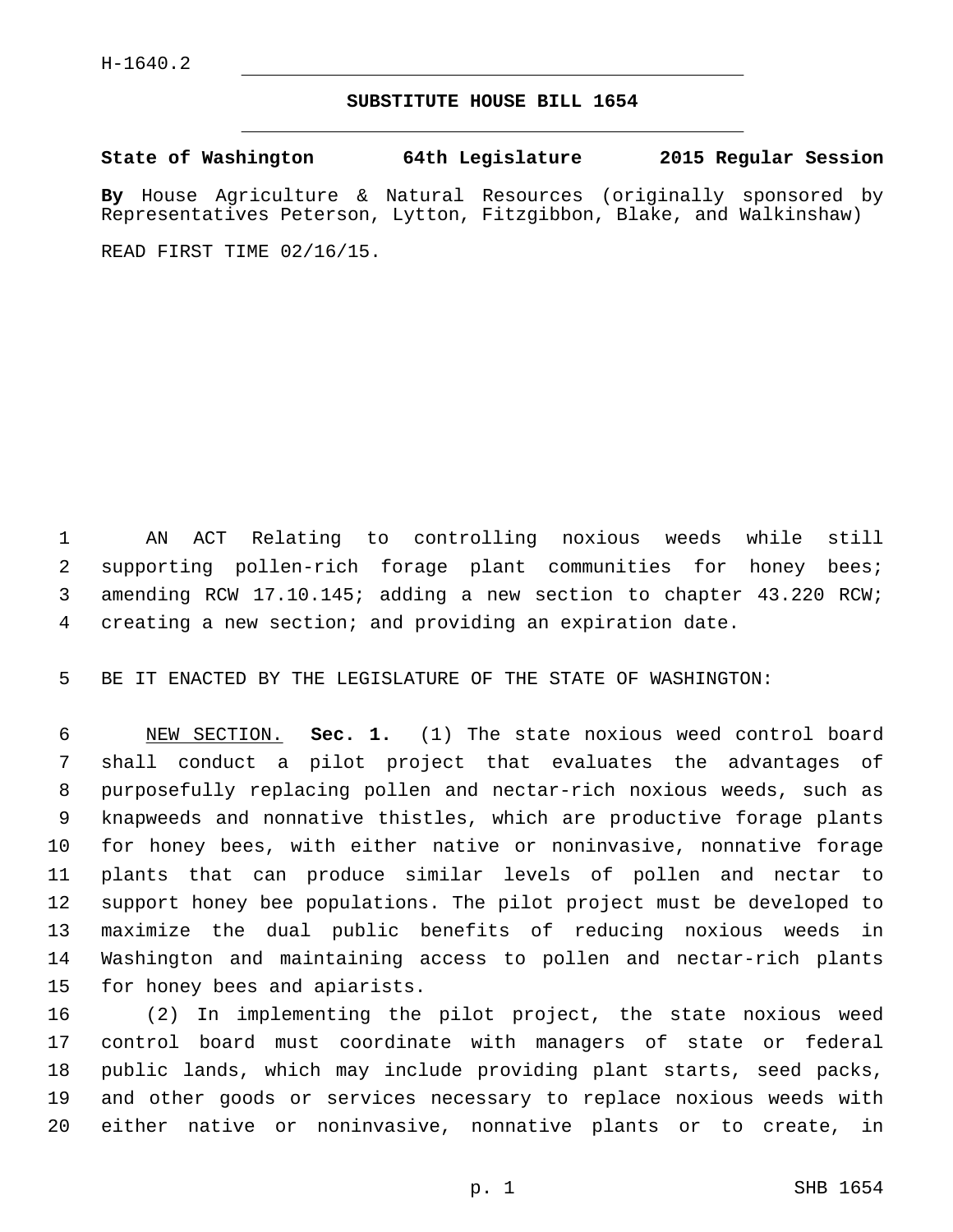conjunction with noxious weed control efforts, new forage patches for 2 honey bees and other pollinators.

 (3) The implementation details of the pilot project required by this section are at the sole discretion of the state noxious weed control board, including the selection of pilot project partners and participants. However, if possible, pilot project partners should be located in both eastern and western Washington.7

 (4) The state noxious weed control board must issue a report to the legislature, consistent with RCW 43.01.036, that outlines the successes and challenges of the pilot project. This report must be 11 presented by October 31, 2017, and include:

 (a) Assessments of the acceptance level by public land managers 13 and the apiary industry;

 (b) An analysis of the costs and benefits of using plant replacement as a strategy for satisfying the two public benefits of 16 the pilot project; and

 (c) Any recommendations for extending the pilot project or using the lessons learned as part of Washington's overall noxious weed 19 control strategy.

20 (5) This section expires June 30, 2018.

 **Sec. 2.** RCW 17.10.145 and 1997 c 353 s 18 are each amended to 22 read as follows:

23 (1) All state agencies shall control noxious weeds on lands they own, lease, or otherwise control through integrated pest management practices. Agencies shall develop plans in cooperation with county noxious weed control boards to control noxious weeds in accordance 27 with standards in this chapter.

 (2) All state agencies' lands must comply with this chapter, regardless of noxious weed control efforts on adjacent lands.

 (3) While conducting planned projects to ensure compliance with this chapter, all agencies must give preference, when deemed 32 appropriate by the acting agency for the project and targeted resource management goals, to replacing pollen-rich or nectar-rich noxious weeds with native forage plants that are beneficial for all pollinators, including honey bees.

 NEW SECTION. **Sec. 3.** A new section is added to chapter 43.220 37 RCW to read as follows: